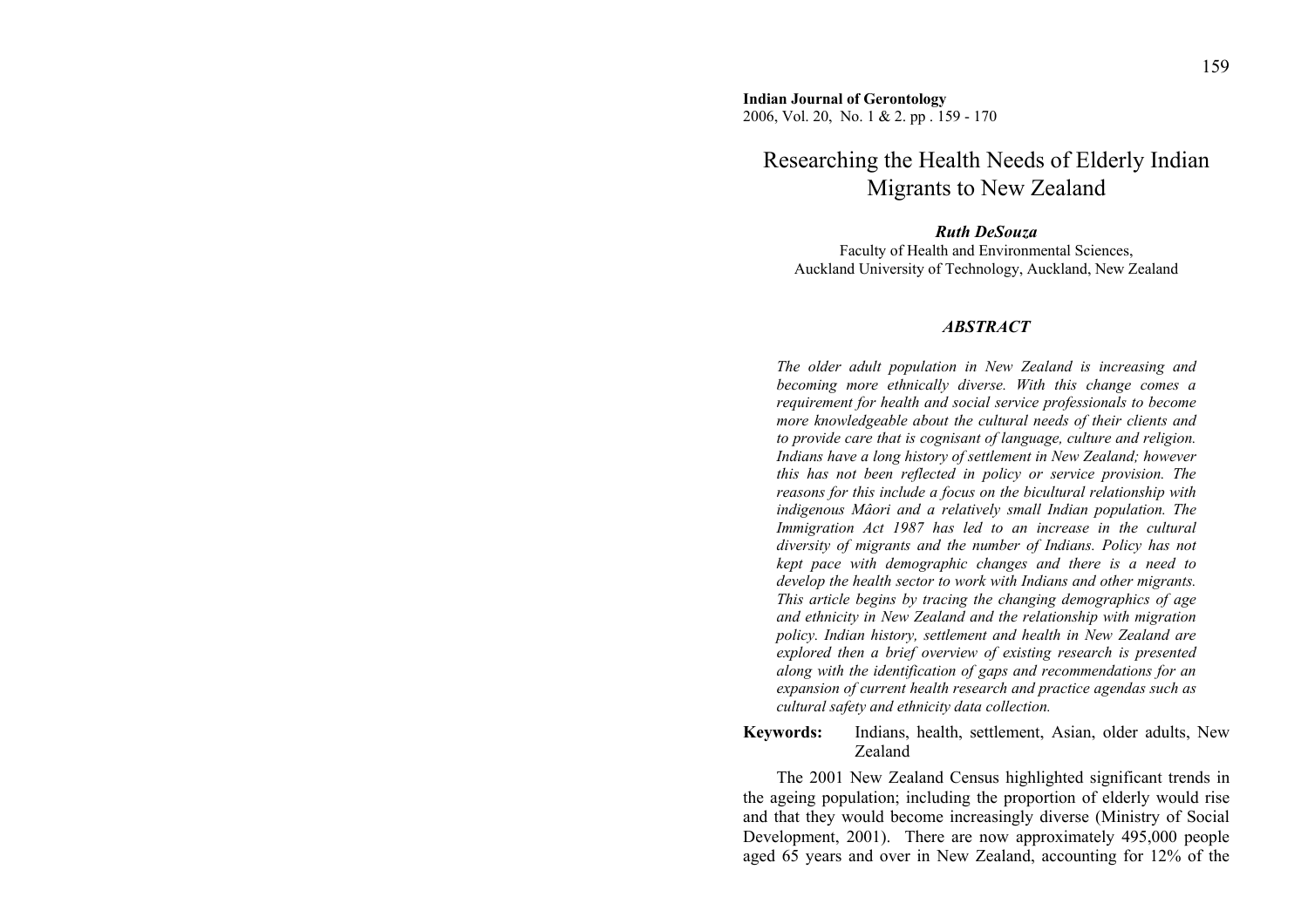# total population with the majority of this group women. In comparison with the under-65 population, the elderly population is less ethnically diverse, the result of a migration policy that has privileged migrants of working age with skills or who are entrepreneurs, and the unrestricted access to New Zealand by British migrants until the mid-1970s. Twenty nine percent of older people were born overseas, compared with 22% those aged under 65 with 14% of people aged 65 and over were born in the United Kingdom or Ireland, compared with 4.9% of the under-65 population (Ministry of Social Development, 2001).

This demographic is set to change again with the number of Asian (defined as from the Asian continent excluding central Asia and middle east) people aged 65 years and over projected to reach 55,000 by 2021. This is five times the 2001 population of 11,000 and, by 2010, older adults will account for 9% of all Asian people, compared with 4% in 2001. It is argued that the category 'Asian' lacks specificity and masks not only diverse languages, cultures, religious and political backgrounds but social and health needs as well (Workshop Organising Team, 2005).

The increase in ethnically, religiously and culturally diverse older adults will require health and social service professionals to become more knowledgeable about the cultural needs of this group and to provide care that is cognisant of language, culture and religion.

In 2001, 93% of the older Asian population were born overseas which has implications for language proficiency and access to services. Research shows that English language proficiency is critical in successful settlement outcomes (Fletcher, 1999) and that learning a new language is particularly difficult for older immigrants (DeSouza & Garrett, 2005; Ho, Au, Bedford, & Cooper, 2002). Again, due to past migration policy and labour market demands, the majority of the older adult population are English language speakers, with 40,000 of older people (9%) being able to speak two or more languages (Statistics New Zealand, 2002b) and the proportion of multilingual speakers declining from 12% among 65–74 year olds to 7% among 75–84 year olds and 5% of people aged 85 and over.

The Indian community is a growing minority in New Zealand, making up the second largest group in the category 'Asian' (26%), while Chinese communities make up 44% of all Asians (Statistics New Zealand, 2002a). Europeans/Pakeha (Mâori name for European)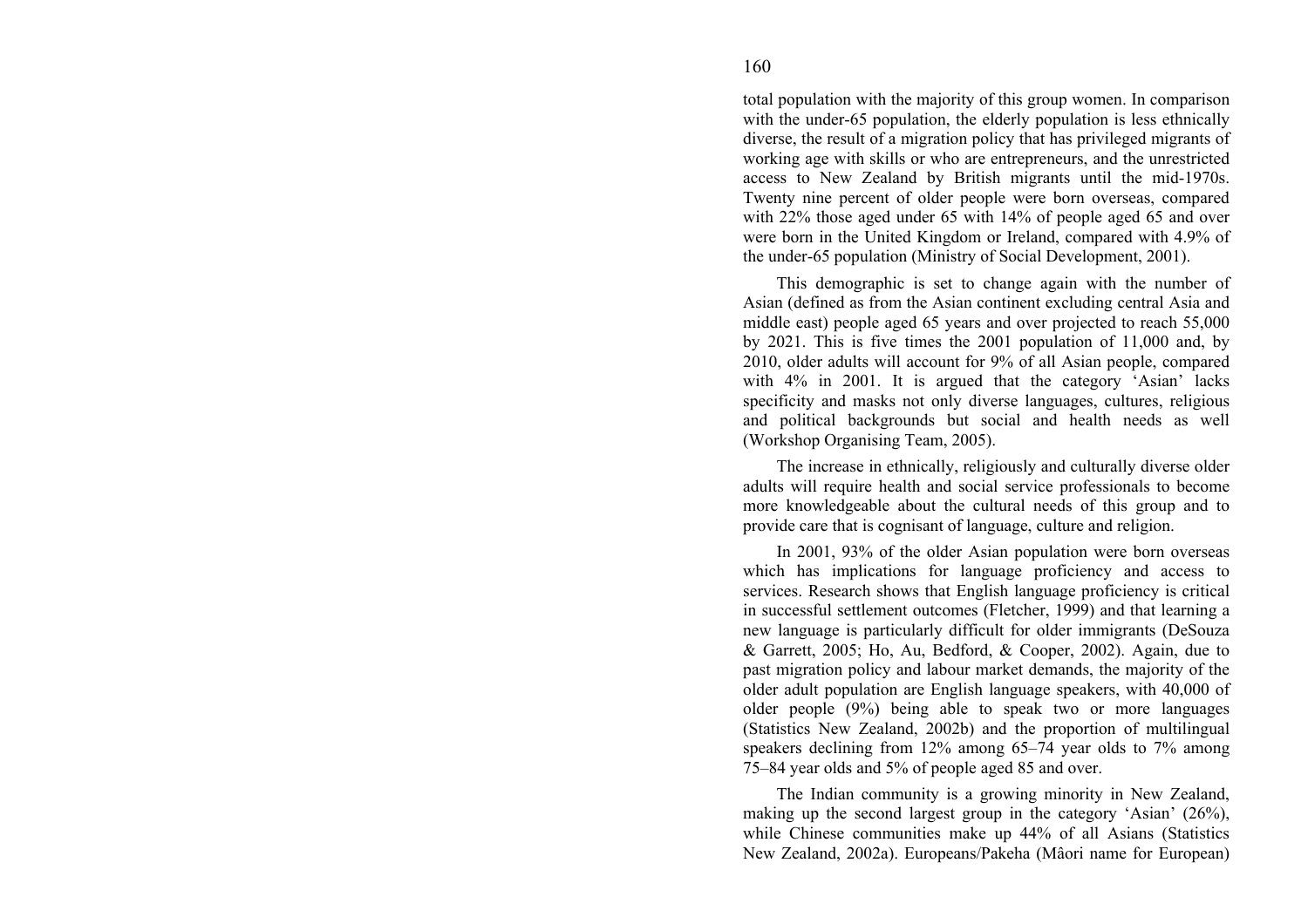make up 79.6% of the population, followed by New Zealand Mâori with 14.5%, Pacific Islanders 5.6%, Chinese 2.2% and Indian 1.2% (Statistics New Zealand, 2002b). Within the Asian group, Indians had the second highest numerical increase in population between 1991 and 2001 (after the Chinese ethnic group), up 31,194 or 102%. Most of the population growth within Indian communities has been from overseas born Indians, with numbers rising from 20,517 in 1996 to 43,923 in 2001 an increase of 23,406 (Statistics New Zealand, 2002a). In contrast, the population of New Zealand-born Indians rose from 9,501 in 1996 to 17,550 in 2001 an increase of 8,049 people.

### *Indian New Zealanders: Context*

Indian-New Zealanders are highly qualified and more likely to receive income from wages and salaries than the total New Zealand population and are as likely as the overall New Zealand population to receive income from self-employment thus Indians have the second highest median annual income among the Asian ethnic groups, are involved in white collar employment and, at 77%, have the highest labour force participation rate of all the Asian ethnic groups (Statistics New Zealand, 2002a). This results in a relatively high level of home ownership (41%), and view of successful settlement. This profile of Indian New Zealanders is a recent development, early Indian migration was primarily derived from two rural areas of India, Gujarat and Punjab, and arrivals were mainly traders, farmers, artisans or small businessmen (Tiwari, 1980).

The Indian connection with New Zealand began in the late 1800s through Lascars (Indian seamen) and Sepoys (Indian soldiers) on British East India Company ships that brought supplies to the Australian convict settlements. The earliest Indian to arrive in New Zealand is thought to have jumped ship in 1810 to marry a Mâori woman. The Indians that followed came mainly from Gujarat and Punjab, areas of India which had been exposed to emigration, and were driven by economic factors. Initially Indians were considered British subjects and could enter New Zealand freely. This changed with the passing of the Immigration Restriction Act 1899.

Indian migration increased until 1920, when the New Zealand Government introduced restrictions under a 'permit system' (Museum of New Zealand: Te Papa Tongarewa, 2004). In 1926, the White New Zealand League was formed as concern grew about the apparent threat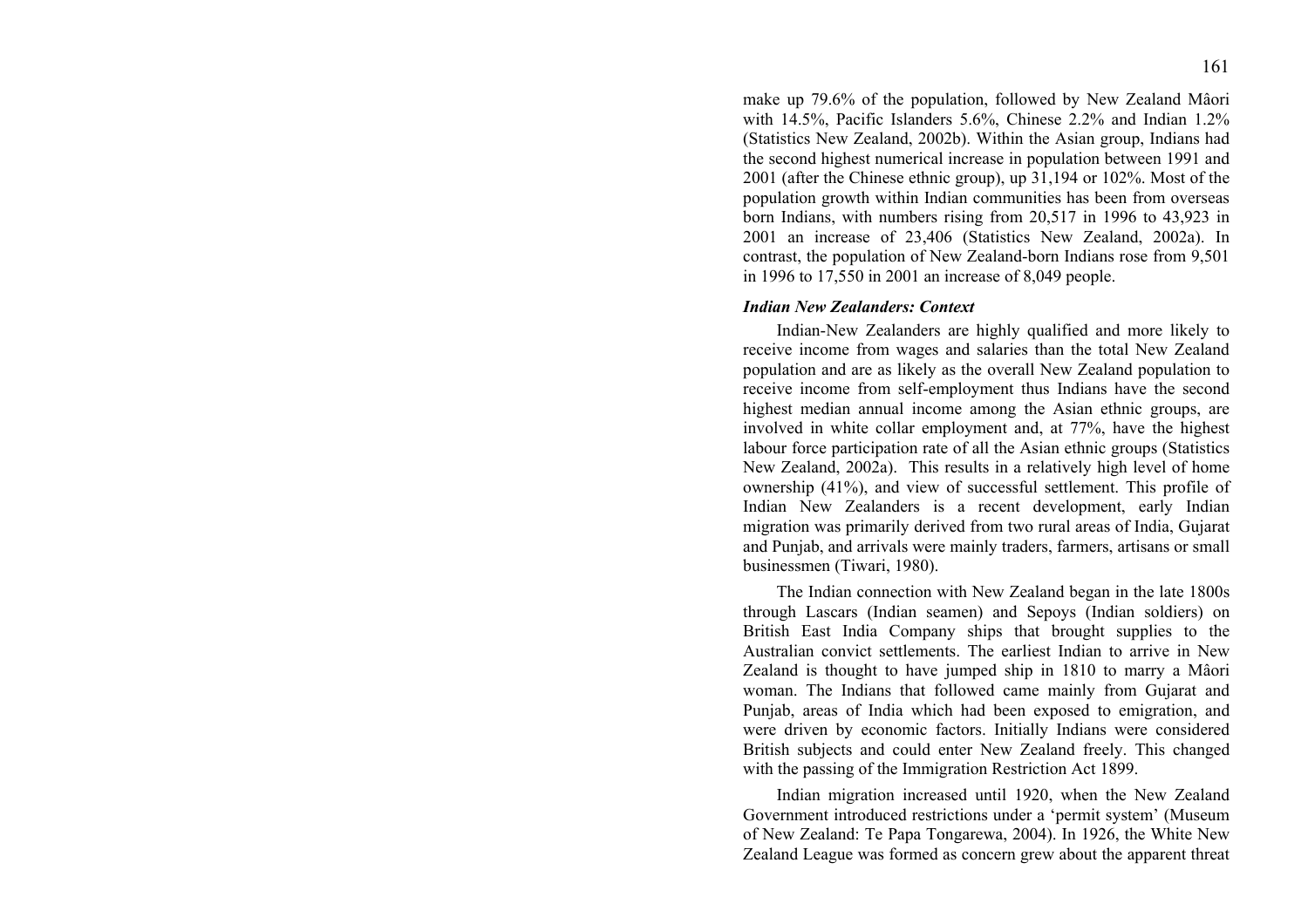that Chinese and Indian men appeared to present in terms of miscegenation and alien values and lifestyle. Discrimination against Indians manifested in restrictions around joining associations and accessing amenities such as barbers and movie theatres. By 1945, families (mostly of shopkeepers and fruiterers) were getting established and marriages of second-generation New Zealand Indians were occurring. As well as Gujuratis and Punjabis, smaller numbers of Indians came from locations such as Fiji, Africa, Malaysia, the Caribbean, North America, the United Kingdom and Western Europe. The proportion of Fiji-born Indian immigrants to New Zealand rose significantly as a result of the Fijian coups of 1987 and 2000 (Swarbrick, 2004).

Indians have largely managed to evade the anti-Asian sentiment directed toward Chinese communities in New Zealand. Indians are mostly seen as positive contributors to the New Zealand economy and elements of Indian culture have been readily consumed in the form of festivals, food and restaurants. Furthermore, Sari material, yoga, mendhi, ayurvedic medicine and Eastern spirituality have joined the list of consumables that many New Zealanders enjoy without understanding their social, political, cultural and spiritual significance (DeSouza, 2004).

Despite this consumption of 'Indianness', little emphasis has been accorded to visibly different migrants in the debates over citizenship, which have become critical over recent years in New Zealand. These debates have emerged in part through a renaissance in Mâori sovereignty, increased migration. They are related to the global rise in indigenous movements in the 1970s that have seen the re-positioning of Mâori as indigenous to New Zealand and the evolution of a bicultural nationalism (Roscoe, 1999). Critics such as Thakur (1995) argue that the official rhetoric recognises the legitimacy of Mâori and Pakeha but excludes migrant cultures that are non-white and nonindigenous. Therefore, there is a need to acknowledge diversity and build policies that accommodate and capitalise on the diversity that older people present (Ministry of Social Development, 2001).

## *Research and service provision*

Service gaps have been identified in a report commissioned by the New Zealand Immigration service (Ho, Cheung, Bedford, & Leung, 2000), which found that migrants had four areas of need: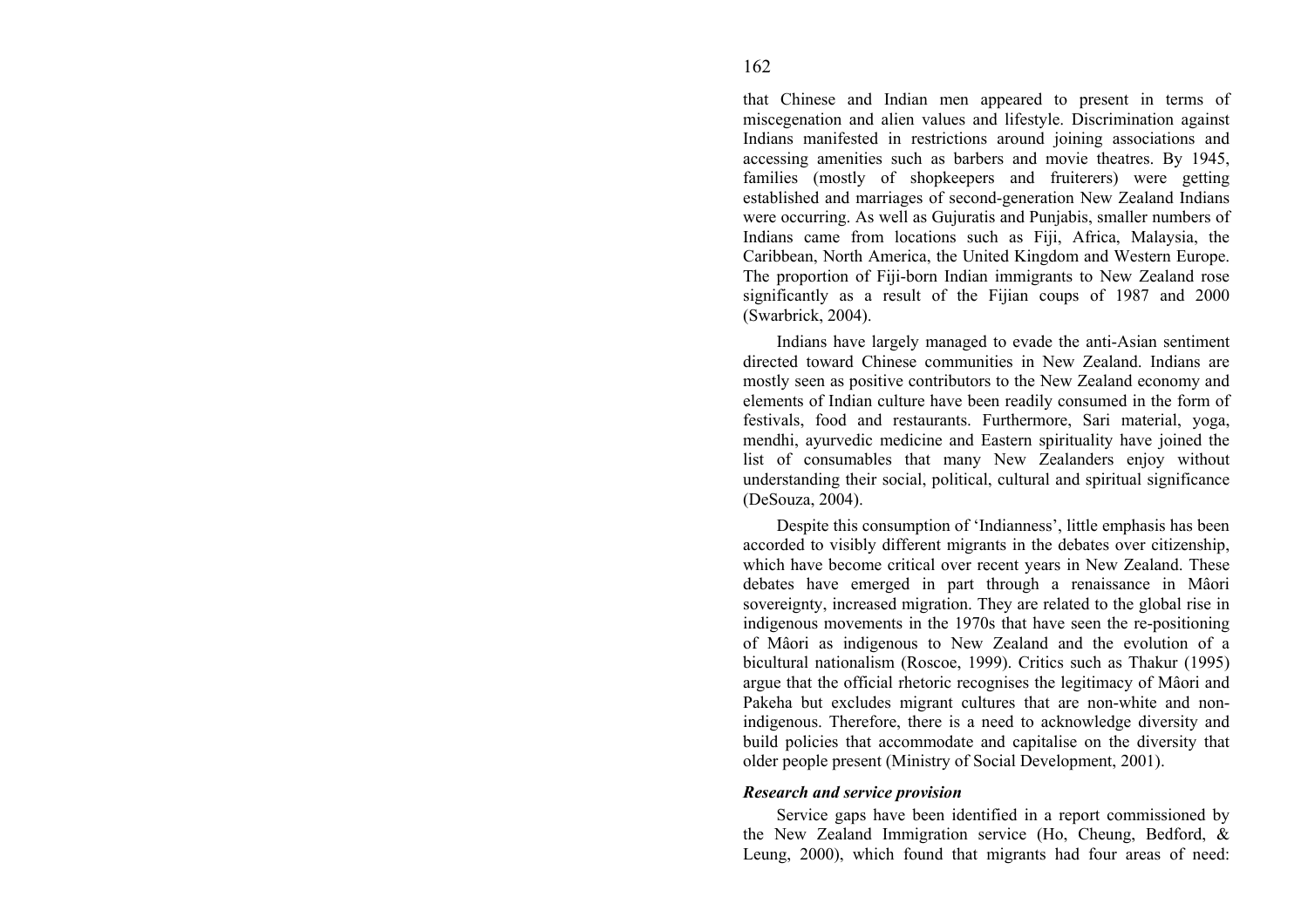everyday needs, learning English, employment, and supportive connections. Since this report was published, a range of settlement programmes have been established in the Auckland region (where half of the migrant population resides and where one in three residents is born overseas) to assist with these areas of need. However, what health innovation exists comes from advocacy from community groups and volunteers, rather than being driven from the top by policy.

Another area of concern is the future care of an aging ethnically diverse population who may require care outside the home. Kiata, Kerse, & Dixon (2005) argue that little is known about the experiences of people who live and work in long term care facilities in New Zealand. Evidence shows that the private sector is becoming more significant in delivering health care to the elderly and the New Zealand government has identified older adults as a significant group who are highly likely to require support from health disability and social services (Kiata et al., 2005). As the number of ethic elders increases it is likely that they will utilise such services. Kiata et al. (2005) shows that 28% of people over 85 live in long-term residential care and, based on the population projections, more Asians and other ethnic groups will potentially become users of such services. This in turn will increase the demand for care that is appropriate for each ethnic minority group (Kiata et al., 2005).

There is a growing body of research concerning the health of Asian people living in New Zealand and this is largely the result of lobbying by community organisations such as the Asian Network and the Asian Public Health Service. However, little is known specifically about the Indian elderly. The Asian Public Health Service commissioned a report to systematically examine the data collected from over 1,200 Asian participants in the 2002/03 National Health Survey funded by the Ministry of Health (Scragg & Maitra, 2005). This survey provided the opportunity to examine health status in a large representative sample of Asian people, and in particular to examine health status within Asian communities such as South Asians, within which Indians are subsumed. The key findings reveal that South Asians had the highest rates of obesity, were more likely to be overweight and obese than other Asian people and have significantly higher rates of diabetes and asthma than the overall population. South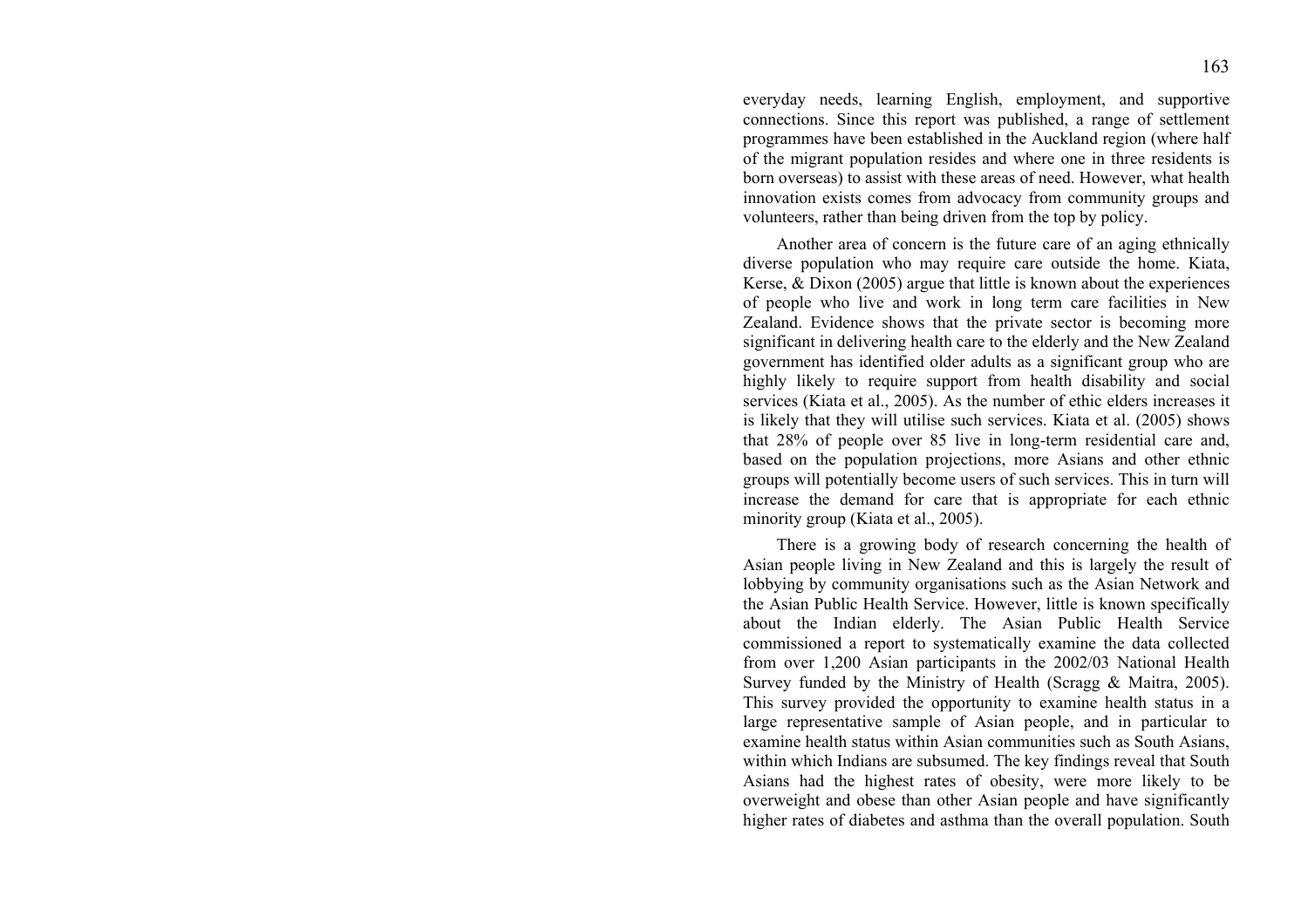Asians also have a higher prevalence of treated high cholesterol and diabetes.

Physical activity is thought to be one of the main protective factors against a wide range of diseases including cardiovascular, diabetes and some cancers, however, South Asians (and South Asian women in particular) had the lowest rate of physical activity, which makes for sobering reading.. In terms of housing, South Asians were more likely to live in the low socio-economic areas than other Asian people (Scragg & Maitra, 2005).

Other survey data from Scragg & Maitra (2005) considers Asians as a homogenous group and notes some findings that are a cause for concern:

- Asian people were less likely to have visited a health practitioner (or health service) when they were first unwell than other New Zealanders.
- Asian people were less likely than Europeans to visit a health practitioner (doctor, specialist, nurse or complementary healer) about a chronic disease.
- Asian women were less likely to have had a mammogram or cervical screening test in the last three years than other New Zealand women.
- Asians were less likely to use any type of telephone helpline than all New Zealanders.
- Asians tended to visit their GP only for a short term illness or a routine check up, and were less likely than other New Zealanders to visit after an injury or poisoning or for mental or emotional health reasons.

## *Expanding health practice and research agendas*

Invariably, given the relatively small population size, Indians in New Zealand are aggregated together with other ethnic groups; however, there is a need for research that investigates and policy that informs the health status of Indians in New Zealand. Duncan, Schofield, Duncan, Kolt, & Rush (2004) argue that despite their population growth, Asian ethnic groups have been largely neglected by New Zealand health and research policies. They provide an instance of both over sampling and separate analysis of Mâori and

164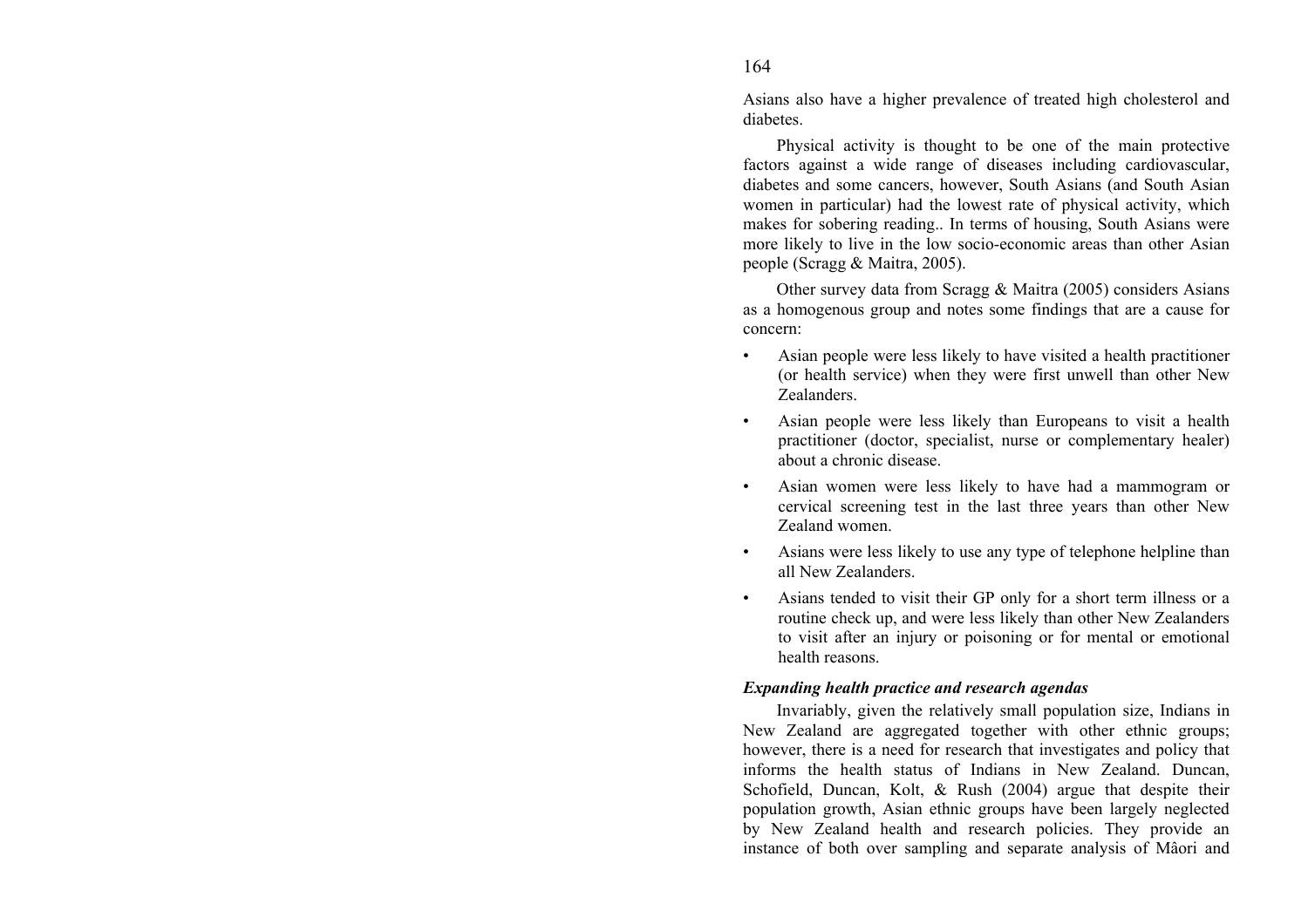Pacific Island children in the 2002 National Children's Nutrition Survey, while Asian children were subsumed with New Zealand Europeans. Large-scale studies are needed to determine health risk across all major ethnic groups in New Zealand, which will in turn enable development of ethnic-specific data. Even more critical is the need for data concerning ethnic variation in other areas of health so that effective interventions can be developed and implemented (Duncan et al., 2004). This omission and exclusion is by no means a rare occurrence in national surveys and prevents the development of an understanding of the public health needs of Asian communities in New Zealand. Such an understanding is necessary for the development of appropriate preventative health strategies, which Scragg and Maitra's (2005) examination of the National Health Survey suggests is needed, showing that Indians in New Zealand have different health priorities to other ethnic groups.

### *Expanding health practice and research agendas*

Researchers and practitioners need to develop an evidence base to guide health service development and provision. This in turn must lead to the expansion of the bicultural policy imperatives, so that the needs of the growing multi-ethnic and religious communities in New Zealand are considered.

There is a paucity of research focussing on older migrants and refugees. Indians are often subsumed into the category 'Asian' and little is known of the experiences of elderly Indians who accompany their skilled children to New Zealand, whereby losing their peer groups and networks in the process. There are support agencies available that offer companionship and support but only to those already engaged in community and social organisations. Research among migrant Indians has identified health problems related to acculturation and lifestyle changes such as reduced physical activity, dietary changes and isolation which can result in diabetes, cardiovascular disease and mental health problems. It is thought that elderly Asians are vulnerable to mental health problems and suicide because of poor language skills, limited support networks and isolation (Ho et al., 2002). Research is also required into barriers and facilitators of health maintenance.

Future research offers some possibilities for rectifying this gap. A new longitudinal study of New Zealand children and families is being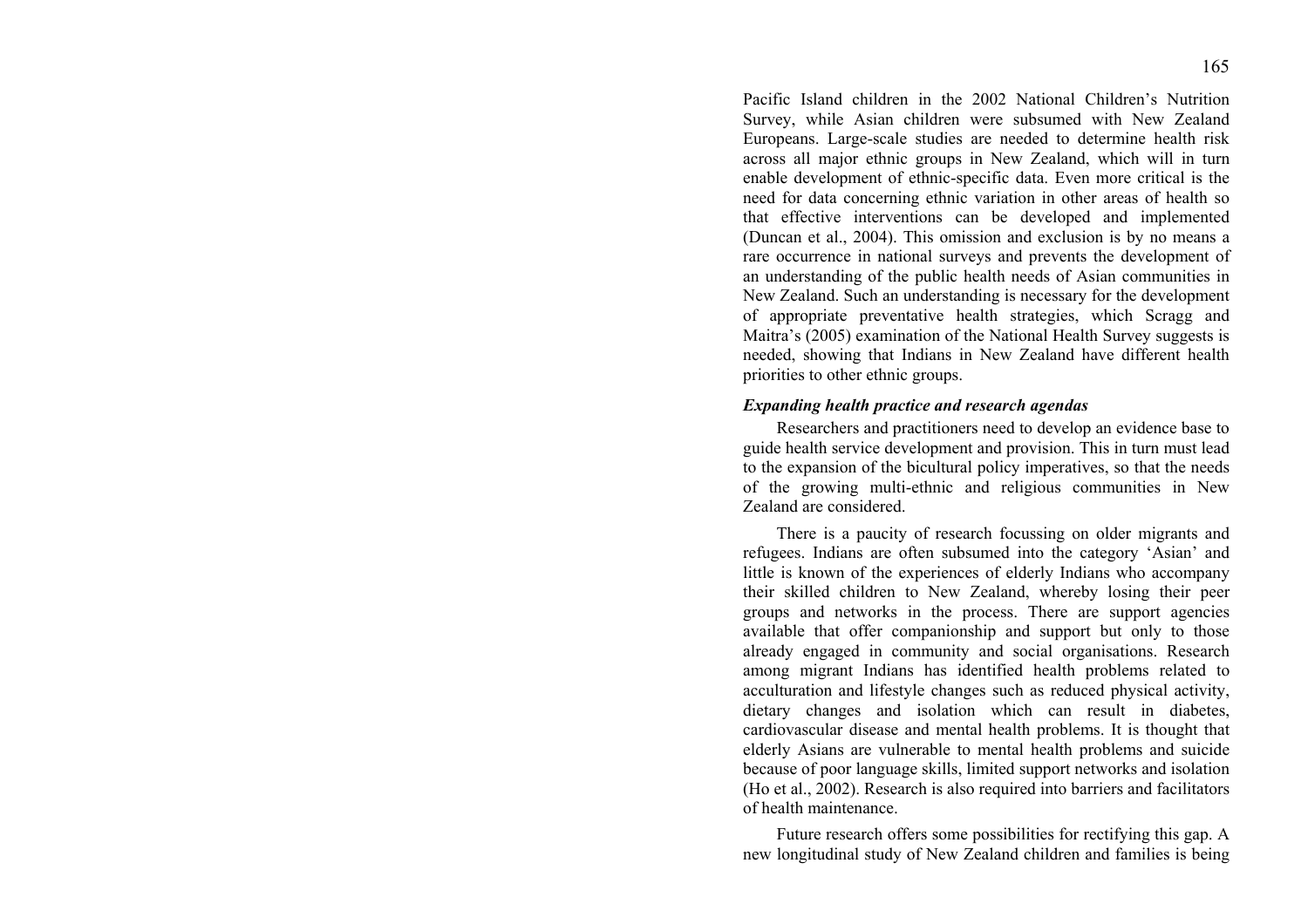developed by the Ministry of Social Development (MSD) with the support of the Health Research Council of New Zealand (HRC). The study is currently being investigated with a view to informing the government about whether to invest in the study, which would continue for up to 25 years.

Accurate ethnicity data collection is required. The New Zealand Health Strategy (Ministry of Health, 2000) guides the development and provision of new services in the health and disability sector to improve the health of New Zealanders. The strategy aims to reduce inequalities in health status for Mâori, Pacific peoples and people from lower socio-economic groups. One of the ways to do this is to focus on quality, as to ensure that health outcomes are improved and health disparities reduced through several mechanisms, primarily information management and technology. Improving the quality of information assists health outcomes by providing timely and relevant clinical information. Providing communities with better access to information about their health or health care services can contribute to improved decision-making regarding local health services. A standardised national approach to ethnicity data collection is being used and the Health and Disability Sector Ethnicity Protocols (Ministry of Health, 2003)have been developed to assist in this which will go some way to providing more information about the needs of growing ethnic communities, however evidence to date has been that in practice, data has not been collected accurately (Klajakovic, 1993; McLeod et al., 2000; McPherson, Harwood, & McNaughton, 2003; Ministry of Health, nd).

Expanding the bicultural framework to a multi-cultural framework is necessary. Despite the significant shift in our ethnic make-up, New Zealand has yet to encompass multiculturalism as a social policy framework. According to Bartley & Spoonley (2004), this is because the United Kingdom and Ireland have traditionally been New Zealand's source of migration, which in turn has shaped the development of activities and concerns (as they argue, racist and Anglocentric assumptions of a colonial New Zealand) and, when the time did come to explore issues regarding the nation and nationality, this coincided with a rise in concerns over indigenous rights and the Treaty of Waitangi (signed by and defining of the relationship between Mâori as the indigenous people of Aotearoa/New Zealand and Pakeha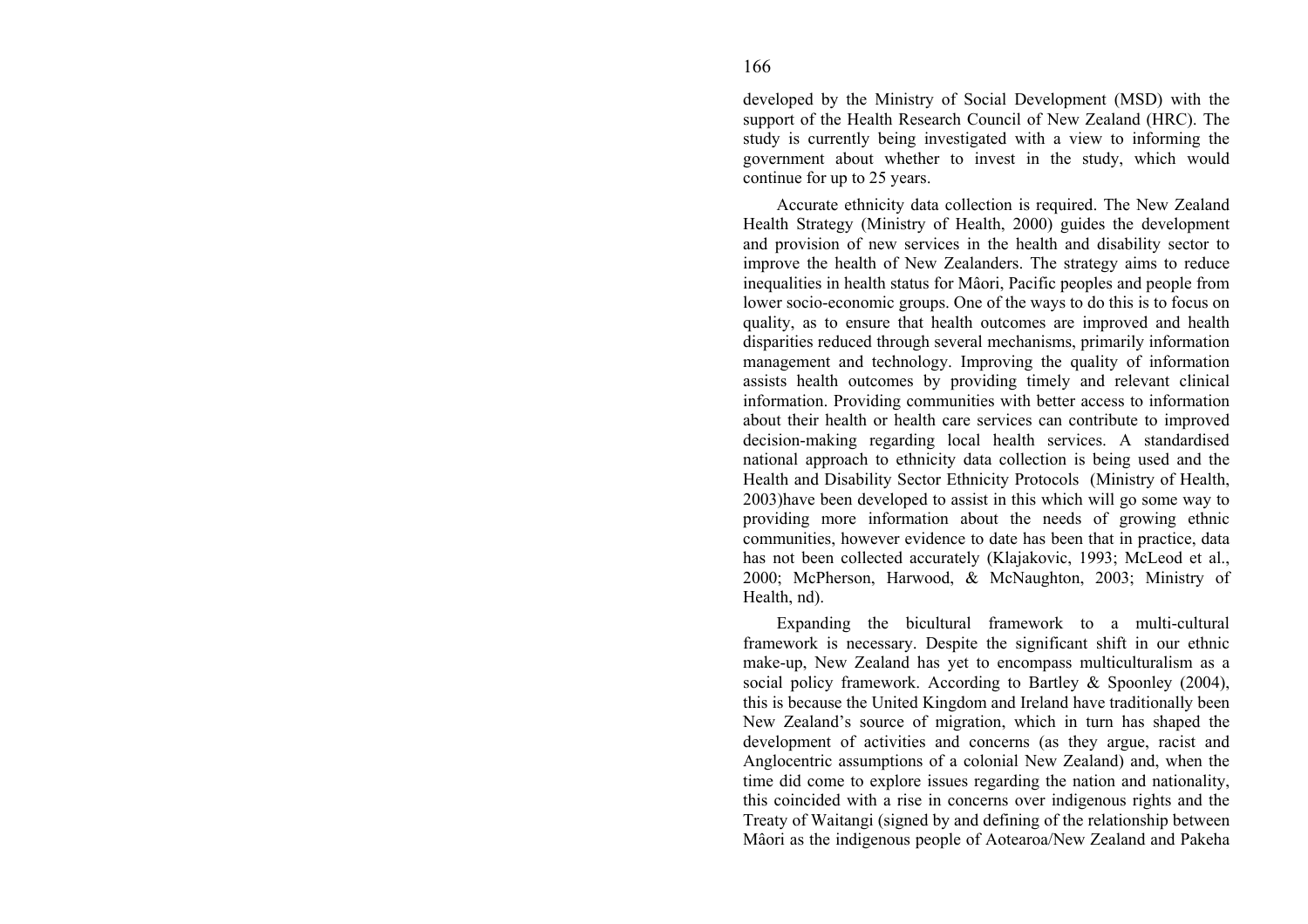(European), New Zealand's founding document. Thus while countries such as Canada and Australia was developing multicultural policies, New Zealand was debating issues of indigeneity and the relationship with tangata whenua (Mâori). As a result, New Zealand has yet to develop a locally relevant response to cultural diversity (multiculturalism) that complements or expands on the bicultural (Mâori and Pâkehâ) and Treaty of Waitangi initiatives that have occurred (Bartley & Spoonley, 2004).

Cultural safety needs to encompass new and growing ethnic communities. Durie (1994) suggests that the contemporary application of the Treaty of Waitangi involves the concepts of biculturalism and cultural safety, both of which are at the forefront of the delivery of health services. Cultural safety encompasses both a conceptual framework for understanding the power inequalities that structure the relationships between Mâori and health professionals and practical strategies that can be utilised. This means incorporating the "principles of partnership, participation, protection and equity" (Cooney, 1994, p.9) into the care that is delivered. There is an expectation that health professionals in New Zealand will ensure that care is culturally safe for Mâori. Cultural safety needs to be expanded to apply to any person or group of people who may differ from the health professionals because of socio-economic status, age, gender, sexual orientation, ethnic origin, migrant/refugee status, religious belief or disability (Ramsden, 1997). However, the focus has largely been on the relationship between Pâkehâ and Mâori, rather than migrants (DeSouza, 2004) and other communities (Giddings, 2005).

#### *Conclusion*

Indian communities have played a significant part in the development of New Zealand, in particular from a labour market point of view, migrating as traders, farmers and more recently professionals and business people. However, they are largely invisible in health policy and practice. There is a need for responsive health, disability and social services. In addition there are significant gaps in the knowledge about the health status of Indian communities in New Zealand. This prevents the development of appropriate policy, service development and interventions, made worse by the lack of robust New Zealand data. Research within Asian communities has largely been driven from the communities themselves, through their lobbying to the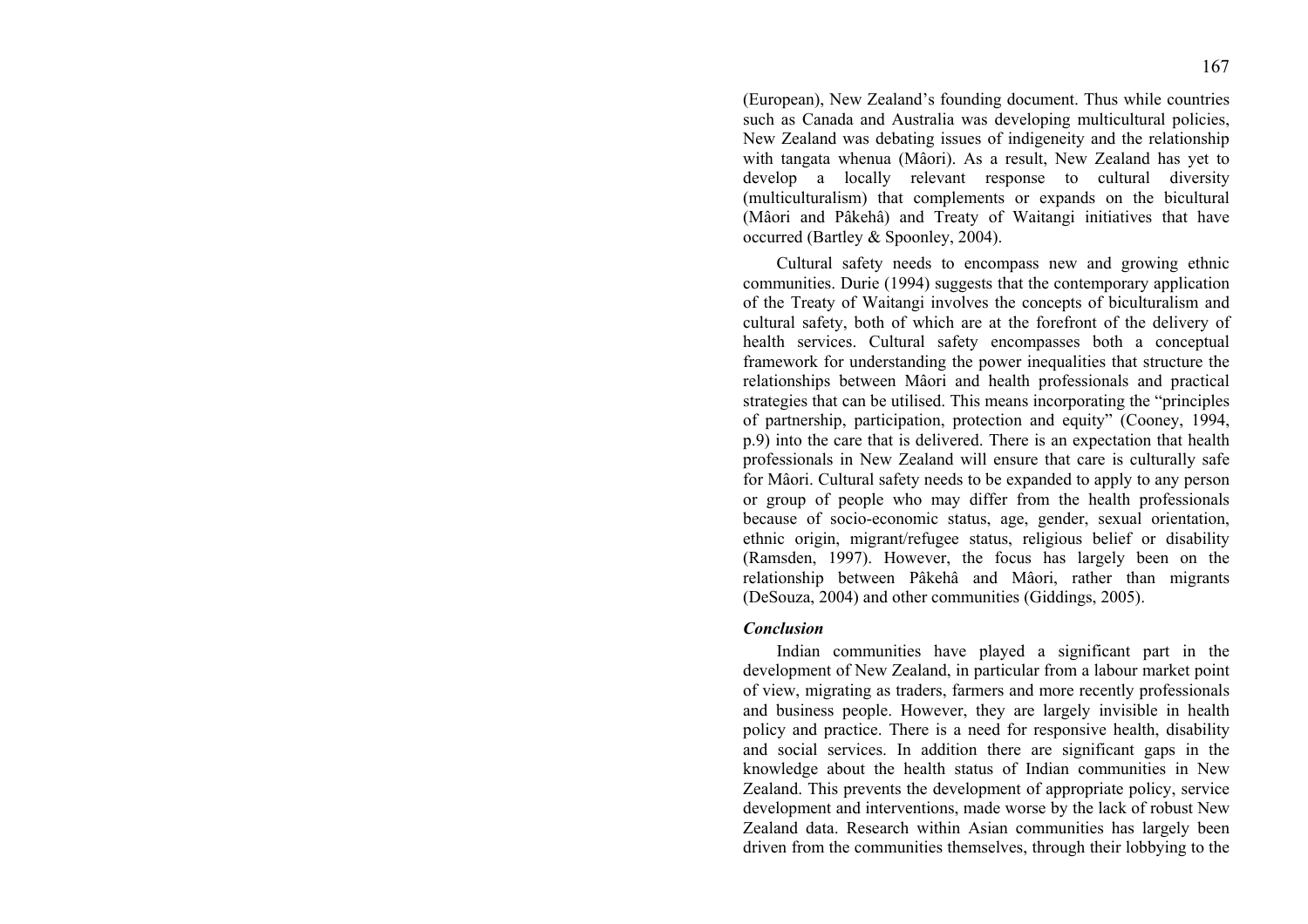Ministry of health and funding of research. There is a need for some strategic momentum and for a concerted research agenda to be developed. The analysis of the 2002-2003 New Zealand Health Survey data goes some way towards highlighting some of the areas where Indian health priorities differ from those of other populations and where interventions are required. While the Indian population in New Zealand is currently comparatively youthful, there is a need for some future planning to develop appropriate and responsive services.

## *References*

- Bartley, A., & Spoonley, P. (2004). Constructing a workable multiculturalism in a bicultural society. In M. Belgrave, M. Kawharu & D. V. Williams (Eds.), *Waitangi revisited: perspectives on the Treaty of Waitangi* (2nd ed., pp. 136-148). Auckland, N.Z: Oxford University Press.
- Cooney, C. (1994). A comparative analysis of transcultural nursing and cultural safety. Nursing Praxis in New Zealand, 9(1), 6-12.
- DeSouza, R. (2004, October). *The Art of Walking Upright Here: Realising a Multicultural Society.* Paper presented at the Kiwi India Seminar Series, Auckland and Wellington.
- DeSouza, R., & Garrett, N. (2005). *Access issues for Chinese people in New Zealand*. Auckland: Auckland University of Technology.
- Duncan, E., Schofield, G., Duncan, S., Kolt, G., & Rush, E. (2004). Ethnicity and body fatness in New Zealanders. *Journal of the New Zealand Medical Association, 117*(1195).
- Durie, M. (1994). Whaiora : Maori health development. Auckland ; Oxford: Oxford University Press.
- Giddings, L. S. (2005). A theoretical model of social consciousness. Advances in Nursing Science, 28, 224-239.
- Fletcher, M. (1999). *Migrant settlement; a review of the literature and its relevance to New Zealand*. Wellington: New Zealand Immigration Service, Department of Labour.
- Ho, E., Au, S., Bedford, C., & Cooper, J. (2002). *Mental health issues for Asians in New Zealand: A literature review* (Commissioned by the Mental Health Commission). Waikato: University of Waikato.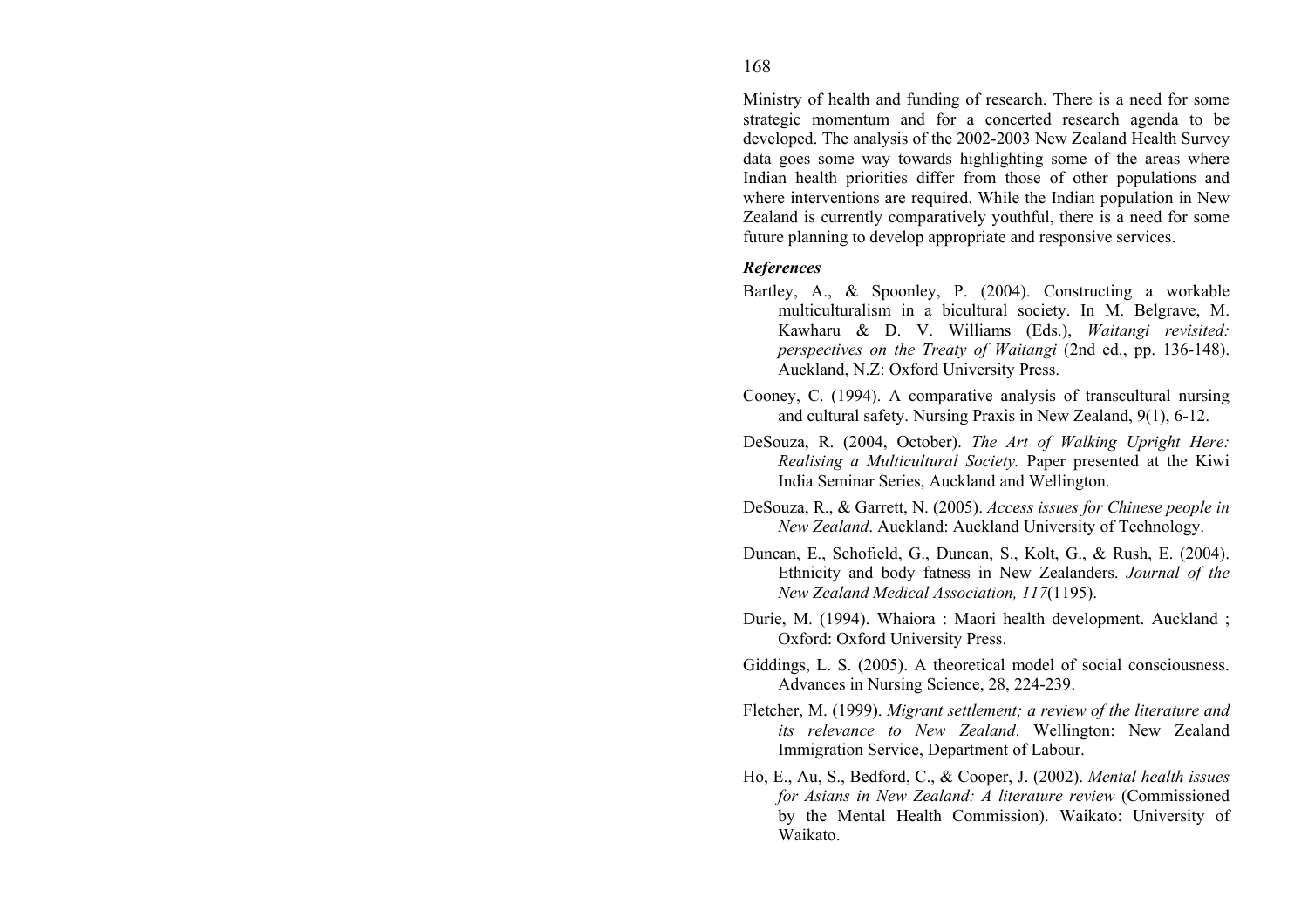- Ho, E., Cheung, E., Bedford, C., & Leung, P. (2000). *Settlement assistance needs of recent migrants* (Commissioned by the NZIS). Waikato: University of Waikato.
- Kiata, L., Kerse, N., & Dixon, R. (2005). Residential care workers and residents: the New Zealand story. *The New Zealand medical journal, 118*(1214), 9.
- Klajakovic, M. (1993). Is it easy collecting ethnicity data in general practice? *New Zealand Medical Journal, 106*, 103-104.
- McLeod, D., Harris, R., Bailey, T., Dowell, A., Robson, B., & Reid, P. (2000). The collection of patient ethnicity data: a challenge for general practice. *New Zealand Family Physician, 27*(3), 51-57.
- McPherson, K. M., Harwood, M., & McNaughton, H. K. (2003). Ethnicity, equity, and quality: lessons from New Zealand. *BMJ, 327*(7412), 443-444.
- Ministry of Health. (2000). *The New Zealand Health Strategy*. Wellington: Ministry of Health.
- Ministry of Health. (2003). *Health and disability sector ethnicity data protocols*. Wellington: Ministry of Health.
- Ministry of Health. (nd). *Environmental scan: Ethnicity data collection issues*. Wellington: Ministry of Health.
- Ministry of Social Development. (2001). *Positive ageing in New Zealand: Diversity, particpation and change*. Wellington: Ministry of Social Development.
- Museum of New Zealand: Te Papa Tongarewa. (2004). *Indians in New Zealand*. Retrieved 28th November, 2005, from http://www.tepapa.govt.nz/LEARNING/AAINAA/ceremonies/in dians\_nz.html
- Ramsden, I. (1997). Cultural Safety: Implementing the concept The Social Force of Nursing and Midwifery. In P. T. Whaiti, M. McCarthy & A. Durie (Eds.), *Mai i rangiatea*. Auckland, NZ: AUP.
- Roscoe, J. (1999). Documentary in New Zealand: an immigrant nation. Palmerston North, New Zealand: Dunmore Press.